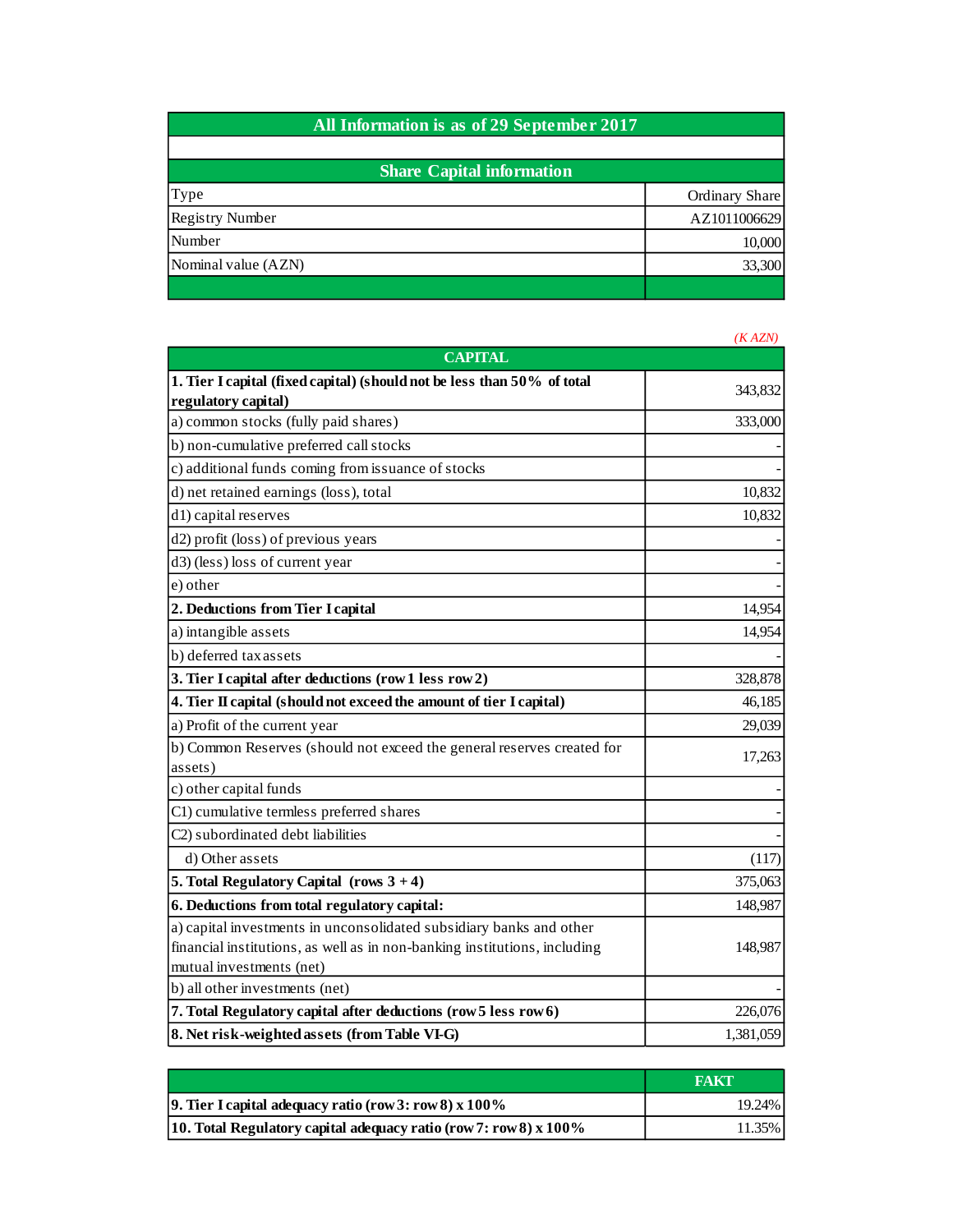| <b>CLASSIFICATION OF RISK-WEIGHTED ASSETS</b> |               |                                |  |  |
|-----------------------------------------------|---------------|--------------------------------|--|--|
|                                               | <b>Amount</b> | <b>Credit Portfolio Weight</b> |  |  |
| Overdue loans                                 | 207,730       | 21.1%                          |  |  |
| Substandard loans                             | 138,757       | 14.1%                          |  |  |
| Unsatisfactory                                | 52,264        | 5.3%                           |  |  |
| Doubtful                                      | 15,794        | 1.6%                           |  |  |
| Loss                                          | 70,699        | 7.2%                           |  |  |
| Reserves                                      | 88,407        | 9.0%                           |  |  |
| General                                       | 10,843        | 1.1%                           |  |  |
| Specific                                      | 77,563        | 7.9%                           |  |  |

| <b>RELATED PARTY LOANS</b>                              |        |      |  |  |
|---------------------------------------------------------|--------|------|--|--|
| <b>Proportion in Total Regulatory capital</b><br>Amount |        |      |  |  |
| <b>RELATED PARTY LOANS</b>                              | 78,898 | 8.0% |  |  |

| <b>TOTAL LARGE LOANS</b> |                                                 |       |  |  |
|--------------------------|-------------------------------------------------|-------|--|--|
|                          | <b>Credit Portfolio Weight</b><br><b>Amount</b> |       |  |  |
| Total large loans        | 426,656                                         | +3.4% |  |  |

| <b>CURRENCY POSITION</b>              |          |          |  |  |
|---------------------------------------|----------|----------|--|--|
| Freely convertible currency position  | max. 20% | 10.9%    |  |  |
| Total open "closed" currency position | max. 15% | $-0.8\%$ |  |  |

| <b>OFF-BALANCE LIABILITIES</b>             |              |  |
|--------------------------------------------|--------------|--|
| <b>Liabilities</b>                         | <b>Total</b> |  |
| 1. Loan instruments, total                 | 90,640       |  |
| a) loan commitments                        | 15,708       |  |
| b) undisbursed lines of credit             | 74,932       |  |
| 2. Guarantees and liabilities of this type | 146,595      |  |
| a) Guarantees                              | 146,595      |  |
| 3. Letters of credit, total                | 2,855        |  |
| a) Standby Letters of Credit               | 0            |  |
| b) Documentary Letters of Credit           | 2,855        |  |
| 4. Forward and futures contracts, total    | 389,828      |  |
| a) based on spot contracts                 | $\Omega$     |  |
| b) based on Forward and Futures contracts  | 46           |  |
| c) swap contracts                          | $\Omega$     |  |
| d) based on other contracts                | 389,781      |  |
| 5. Other off-balance-sheet liabilities     | $\theta$     |  |